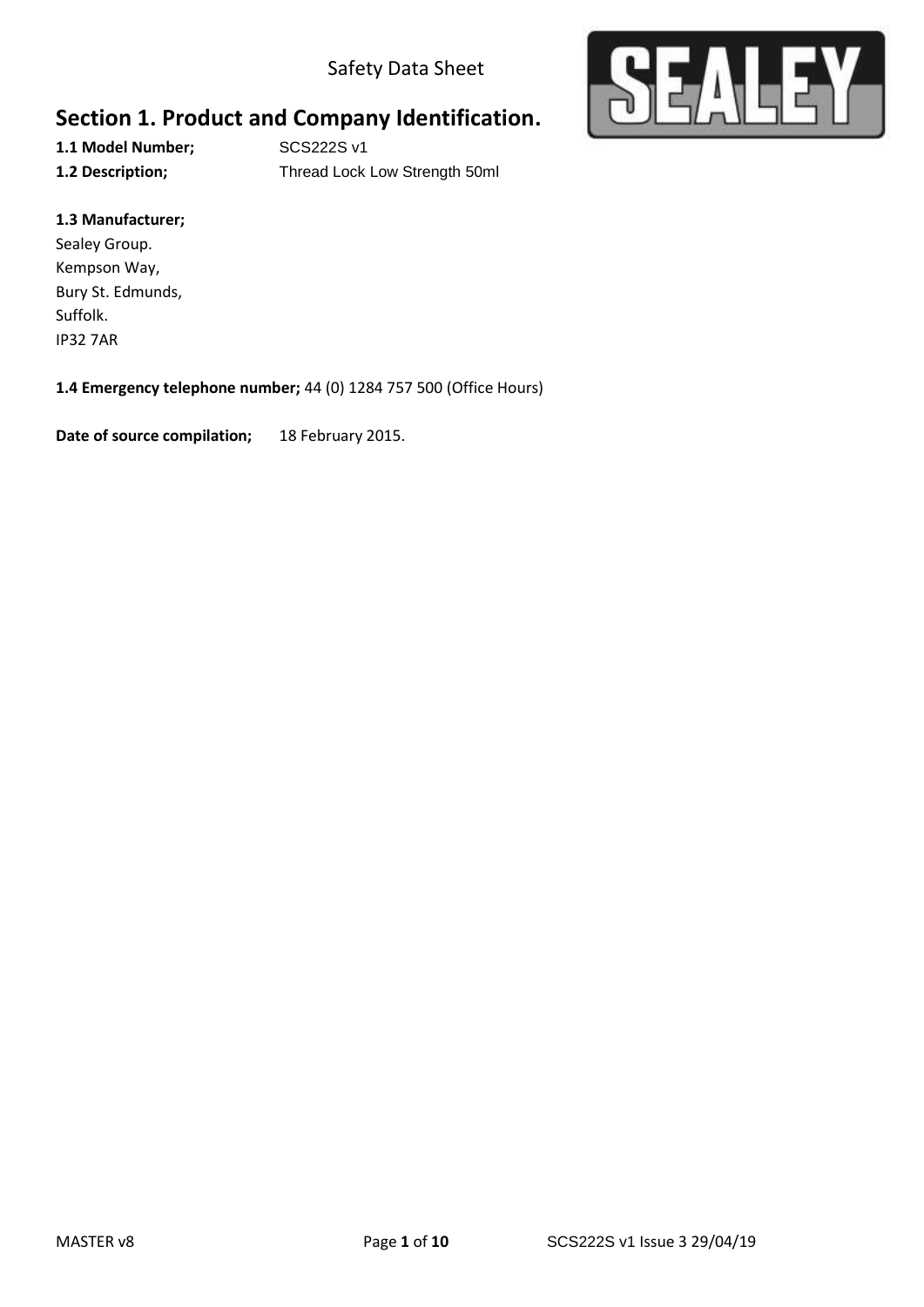

## **Section 2. Hazards Identification.**

**2.1** Classification of the substance or mixture. Irritating to eyes, respiratory system and skin.

**2.2** Label elements. **Hazard pictogram(s)**



**Signal Word.** Warning

#### **Hazard statements;**

H315 Causes skin irritation. H319 Causes serious eye irritation.

H335 May cause respiratory irritation.

#### **Precautionary statements;**

P261: Avoid breathing vapours.

P264: Wash contaminated skin thoroughly after handling.

P280: Wear protective gloves/protective clothing/eye protection/face protection.

P271: Use only outdoors or in a well-ventilated area.

P302+352: IF ON SKIN: Wash with plenty of soap and water.

P304+340: IF INHALED: Remove victim to fresh air and keep at rest in a position comfortable for breathing.

P305+351+338: IF IN EYES: Rinse cautiously with water for several minutes. Remove contact lenses, if present and easy to do. Continue rinsing.

P312: Call a POISON CENTER or doctor if you feel unwell.

P332+313: If skin irritation occurs: Get medical advice/attention.

P337+313: If eye irritation persists: Get medical advice/attention.

P501: Dispose of contents/container to comply with Local, National and International regulations.

**2.3** Other hazards.

No data available.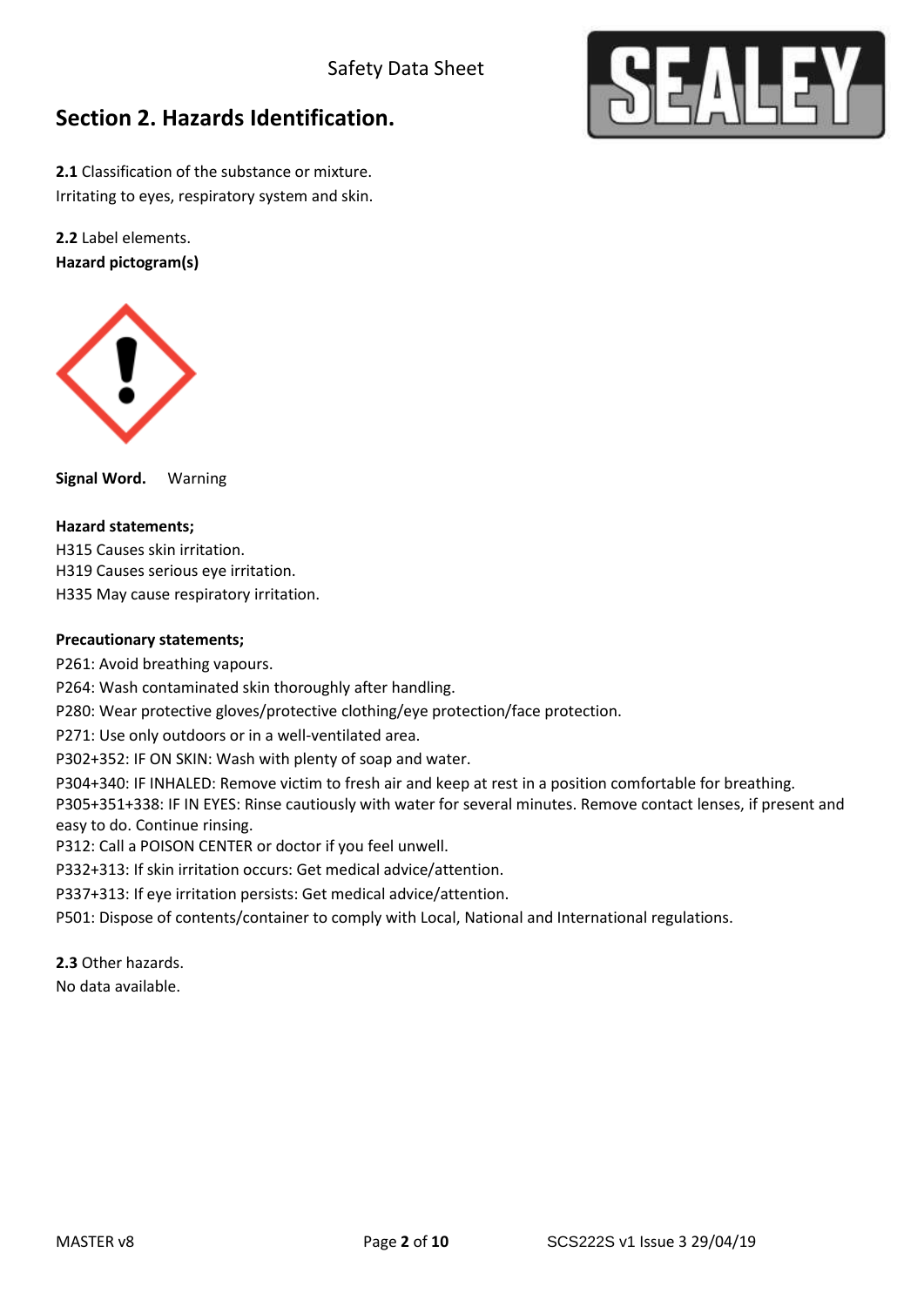

## **Section 3. Substances.**

|                                      |               |                          | <b>Classification</b>     |                          |
|--------------------------------------|---------------|--------------------------|---------------------------|--------------------------|
| <b>3.1 Chemical Name (substance)</b> | 3.1 CAS No.   | <b>3.2 Concentration</b> | <b>Hazard Class &amp;</b> | Hazard                   |
|                                      |               | Weight                   | <b>Category Code</b>      | Statements <sup>1</sup>  |
|                                      |               |                          |                           |                          |
| Methacrylic Diester of               | 25852-47-5    | $30 - 50%$               | STOT SE 3                 | H335                     |
| Polyethylene Glycol                  |               |                          | Eye Irrit. 2              | H319                     |
|                                      |               |                          | Skin Irrit. 2             | H315                     |
| Polyethylene Glycol Bis(2-           | 18268-70-7    | 10 - 30%                 |                           |                          |
| Ethylexyl) Ether                     |               |                          |                           |                          |
| Cumene Hydroperoxide                 | $80 - 15 - 9$ | $1 - 10%$                | Org. Perox. E             | H242                     |
|                                      |               |                          | Acute Tox. 3              | H331                     |
|                                      |               |                          | Acute Tox. 4              | H312                     |
|                                      |               |                          | Acute Tox. 4              | H302                     |
|                                      |               |                          | STOT RE 2                 | H373                     |
|                                      |               |                          | Skin Corr. 1B             | H314                     |
|                                      |               |                          | <b>Aquatic Chronic 2</b>  | H411                     |
| <b>Titanium Dioxide</b>              | 13463-67-7    | $1 - 10%$                |                           | $\overline{\phantom{a}}$ |
| Methanol                             | 67-56-1       | $< 1\%$                  | Flam. Liq. 2              | H <sub>225</sub>         |
|                                      |               |                          | Acute Tox. 3              | H331                     |
|                                      |               |                          | Acute Tox. 3              | H311                     |
|                                      |               |                          | Acute Tox. 3              | H301                     |
|                                      |               |                          | STOT SE 1                 | H370                     |

1 For full text of Phrases and Statements, see Section 16.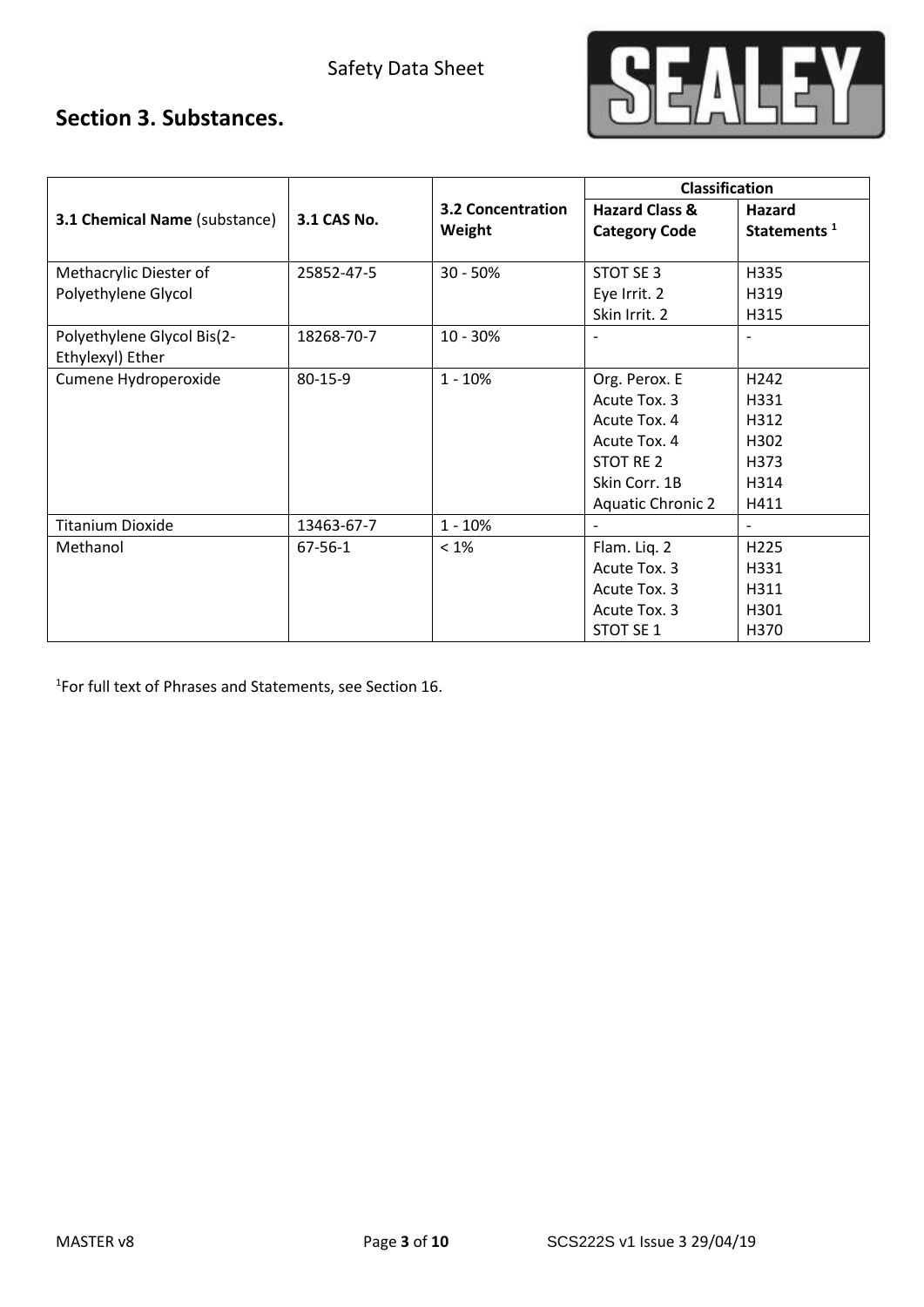### Safety Data Sheet



### **Section 4. First Aid Measures.**

#### **4.1** Description of first aid measures

#### **Inhalation**

Remove casualty from exposure ensuring one's own safety whilst doing so. Get medical attention if any discomfort continues.

#### **Skin Contact**

Remove all contaminated clothes and footwear immediately unless stuck to skin. Wash immediately with plenty of soap and water.

#### **Eye Contact**

Rinse cautiously with water for several minutes. Remove contact lenses, if present and easy to do. Continue rinsing. Get medical attention if any discomfort continues.

#### **Ingestion**

Wash out mouth with water. Get medical attention if any discomfort continues.

**4.2.** Most important symptoms and effects, both acute and delayed No data available.

**4.3.** Indication of any immediate medical attention and special treatment needed

**Skin contact** There may be irritation and redness at the site of contact. **Eye contact** There may be irritation and redness. The eyes may water profusely. **Ingestion** There may be soreness and redness of the mouth and throat. **Inhalation** There may be irritation of the throat with a feeling of tightness in the chest. Exposure may cause coughing or wheezing.

**Delayed / immediate effects:** Immediate effects can be expected after short-term exposure.

### **Section 5. Fire Fighting Measures.**

**5.1.** Extinguishing media Suitable extinguishing media for the surrounding fire should be used. Use water spray to cool containers.

**5.2.** Special hazards arising from the substance or mixture Toxic fumes released during combustion.

**5.3.** Advice for fire-fighters Wear self-contained breathing apparatus. Wear protective clothing to prevent contact with skin and eyes.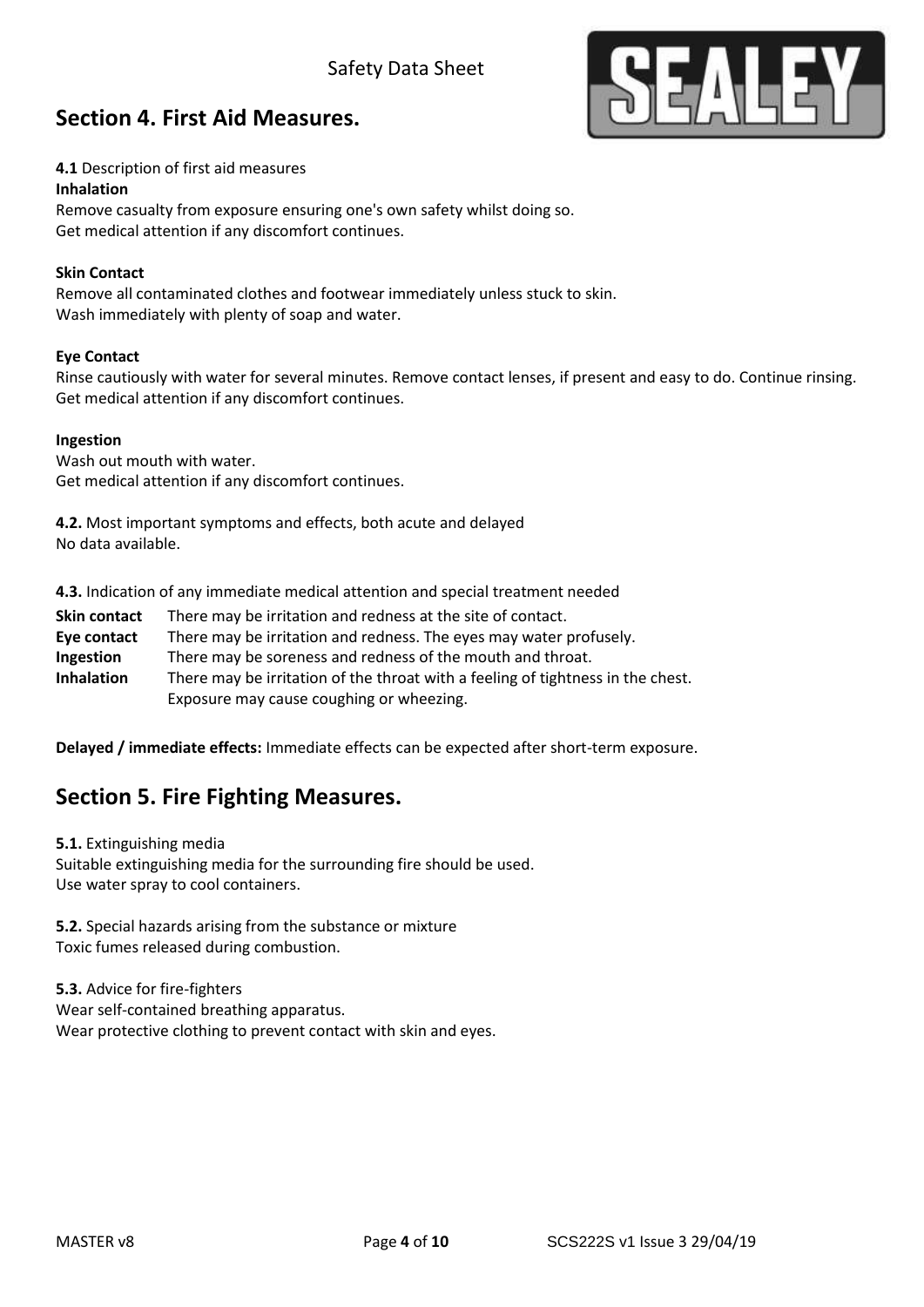# **Section 6. Accidental Release Measures.**



**6.1.** Personal precautions, protective equipment and emergency procedures Do not approach from downwind. Keep bystanders upwind and away from danger point. Mark out the contaminated area with signs and prevent access to unauthorised personnel. Turn leaking containers leak-side up to prevent the escape of liquid.

**6.2.** Environmental precautions Do not discharge into drains, rivers or watercourses. Contain the spillage using bunding.

**6.3.** Methods and material for containment and cleaning up No data available.

**6.4.** Reference to other sections See Section 7 for information on Safe Handling See Section 8 for information of Personal Protective Equipment. See Section 13 for information on disposal.

## **Section 7. Handling and Storage.**

**7.1.** Precautions for safe handling Avoid direct contact with the substance. Ensure there is sufficient ventilation of the area. Do not handle in a confined space. Avoid the formation or spread of mists in the air.

**7.2.** Conditions for safe storage, including any incompatibilities Store in cool, well- ventilated area. Keep container tightly closed.

**7.3.** Specific end use(s) Intended for use as Thread Lock, Model Number identified in 1.1 with Description stated in 1.2.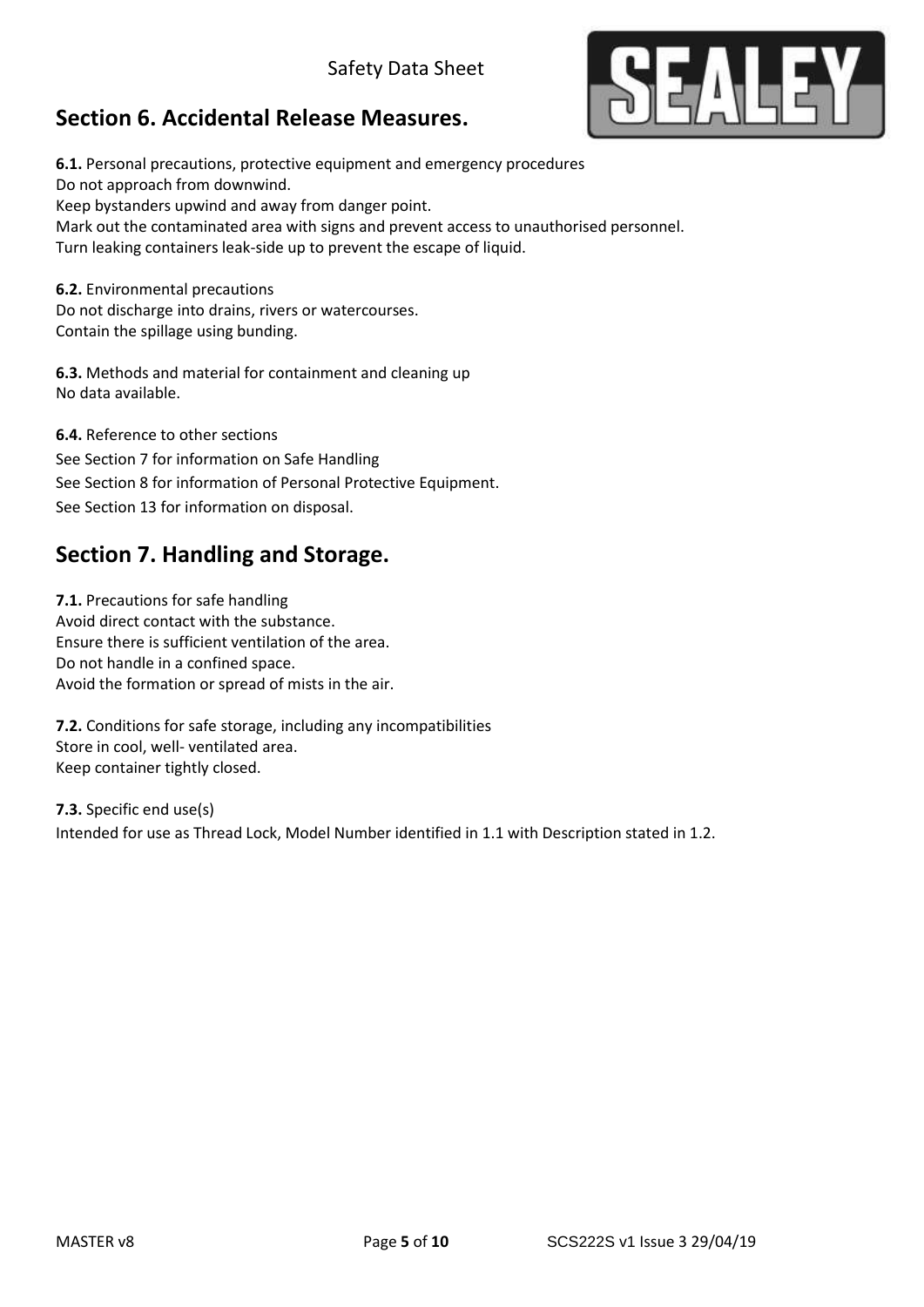

# **Section 8. Exposure Controls/Personal Protection.**

#### **8.1.** Control parameters

Workplace exposure limits.

|                                  |            | Workplace exposure limit. |                   |                          |                          |
|----------------------------------|------------|---------------------------|-------------------|--------------------------|--------------------------|
| Substance                        | CAS number | Long term.                |                   | Short term.              |                          |
|                                  |            | ppm                       | mg.m <sup>3</sup> | ppm                      | mg.m <sup>3</sup>        |
| Titanium Dioxide total inhalable |            |                           | 10                | $\overline{\phantom{a}}$ |                          |
| Titanium Dioxide respirable      | 13463-67-7 | $\overline{\phantom{0}}$  | 4                 | $\overline{\phantom{0}}$ | $\overline{\phantom{0}}$ |
| Methanol                         | 67-56-1    | 200                       | 266               | 250                      | 333                      |

#### **8.2.** Exposure controls

#### **Appropriate Engineering Controls**

Use only outdoors or in a well-ventilated area.

#### **Eye/Face Protection**

Safety glasses with side shields or chemical safety goggles. Ensure eye bath is to hand.

#### **Skin Protection**

EN 374 Chemical resistant protective gloves. Wear suitable protective clothing.

#### **Respiratory Protection**

Avoid breathing vapours. Self-contained breathing apparatus must be available in case of emergency.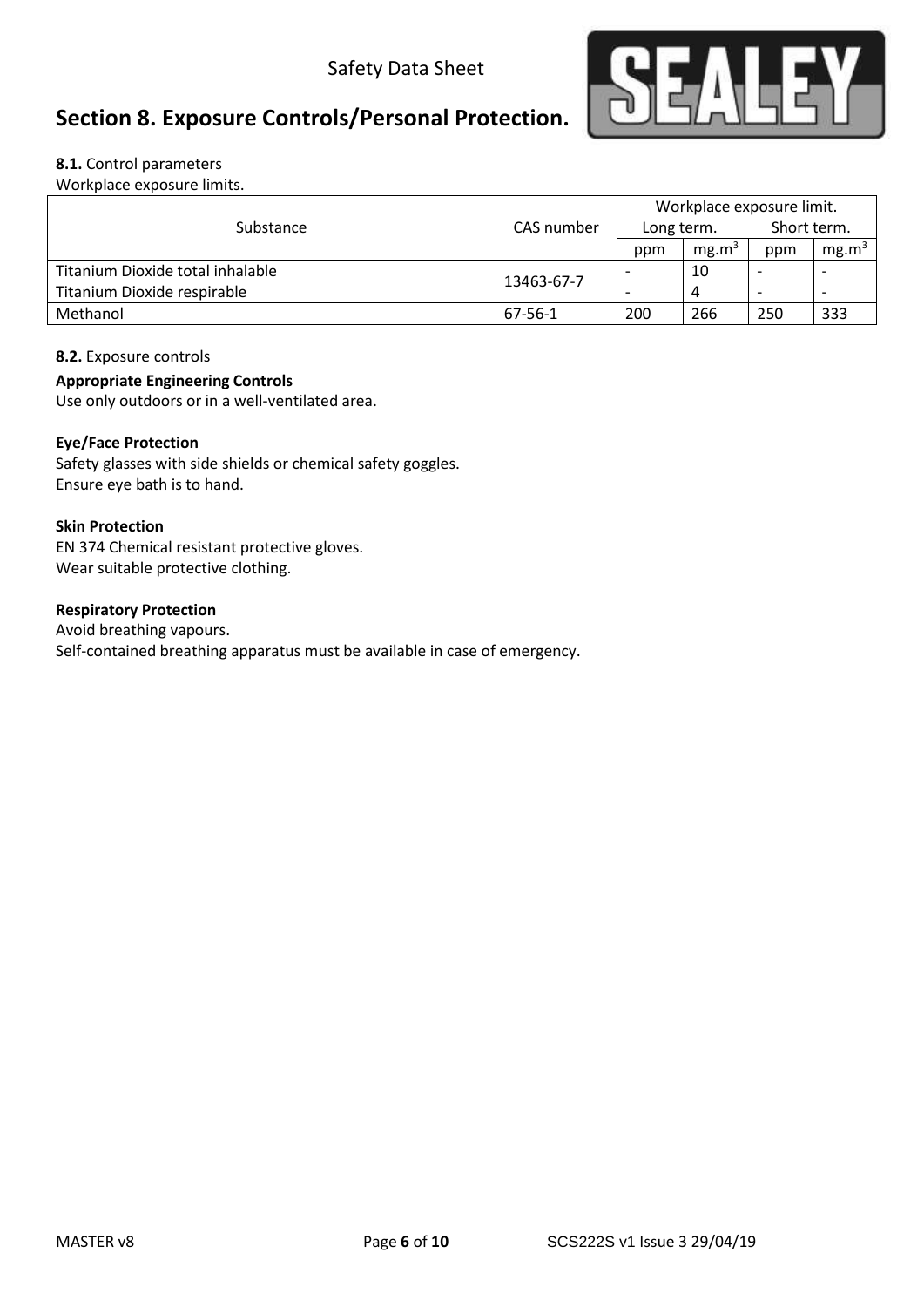

## **Section 9. Physical and Chemical Properties.**

**9.1.** Information on basic physical and chemical properties

**The following information is not a technical specification or sales specification.**

| (a) Appearance:                                   | White liquid.       |
|---------------------------------------------------|---------------------|
| (b) Odour:                                        | Barely perceptible. |
| (c) Odour threshold;                              | No data available.  |
| $(d)$ pH:                                         | Not relevant.       |
| (e) Melting point/freezing point;                 | Not relevant.       |
| (f) Initial boiling point and boiling range;      | > 35 °C             |
| (g) Flash point;                                  | $>93$ °C            |
| (h) Evaporation rate;                             | No data available.  |
| (i) Flammability (solid, gas);                    | No data available.  |
| (j) Upper/lower flammability or explosive limits; | No data available.  |
| (k) Vapour pressure;                              | $\leq$ 666.6        |
| (I) Vapour density;                               | No data available.  |
| (m) Relative density;                             | 1.17                |
| (n) Solubility(ies);                              | Insoluble in water. |
| (o) Partition coefficient: n-octanol/water;       | No data available.  |
| (p) Auto-ignition temperature;                    | No data available.  |
| (q) Decomposition temperature;                    | No data available.  |
| (r) Viscosity;                                    | No data available.  |
| (s) Explosive properties;                         | No data available.  |
| (t) Oxidising properties.                         | No data available.  |
| 9.2 Other information                             | No data available.  |

## **Section 10. Stability and Reactivity.**

**10.2.** Chemical stability **10.2.** Chemical stability

**10.4.** Conditions to avoid **Heat 10.5.** Incompatible materials **10.5.** Strong oxidising agents. Strong acids. **10.6.** Hazardous decomposition products In combustion emits toxic fumes.

**10.1.** Reactivity **10.1.** Reactivity **10.1.** Reactivity

**10.3.** Possibility of hazardous reactions **Hazardous reactions will not occur under normal transport** storage conditions. Decomposition may occur on exposure to conditions or materials listed below.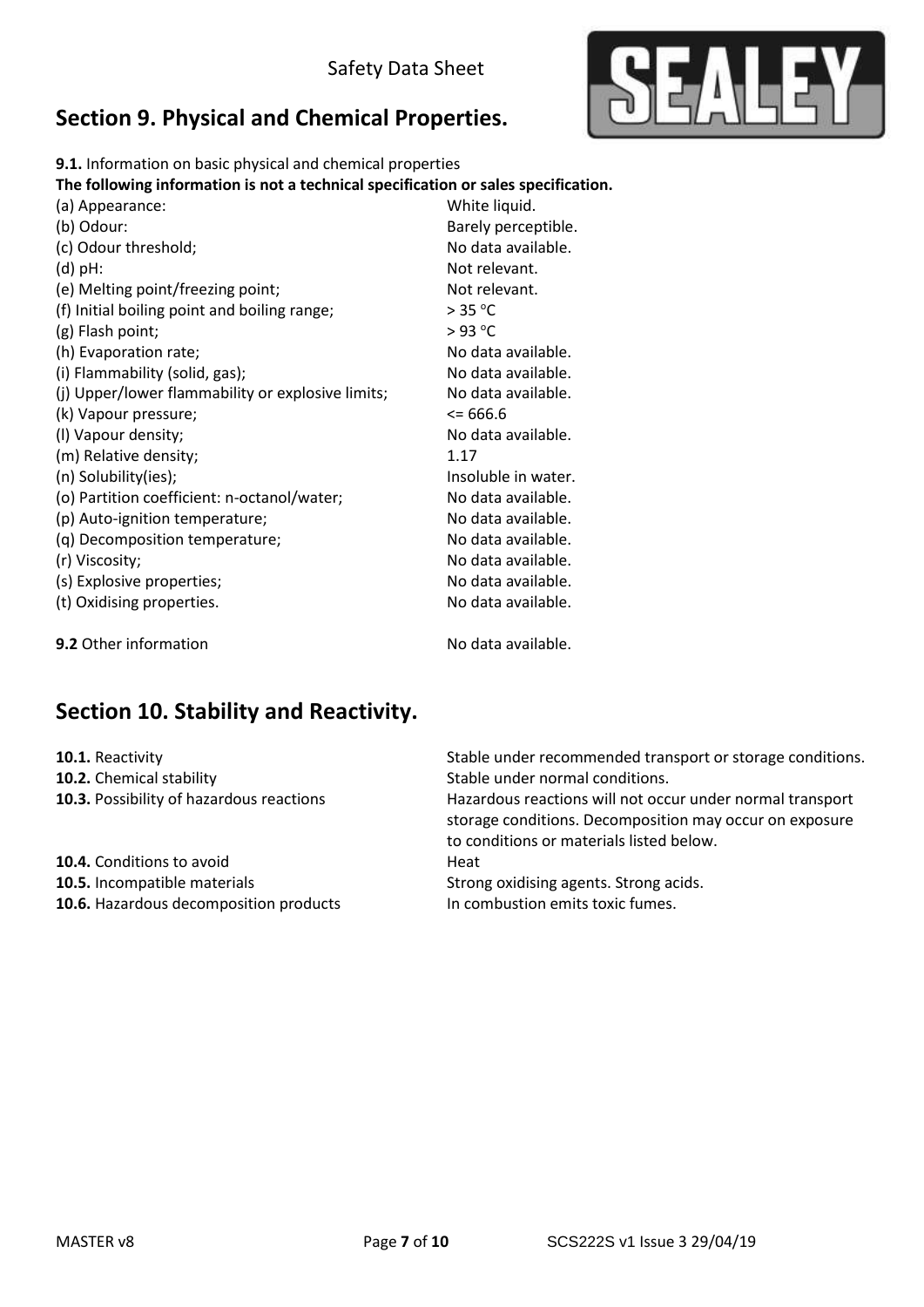### Safety Data Sheet



## **Section 11. Toxicological Information.**

**11.1.** Information on toxicological effects Hazardous Ingredients: CUMENE HYDROPEROXIDE

| ORL | <b>MUS</b> | LDLO |     | gm/kg |
|-----|------------|------|-----|-------|
| ORL | <b>RAT</b> | LD50 | 382 | mg/kg |
| SCU | Rat        | LD50 | 382 | mg/kg |

#### Methanol

| <b>IVN</b> | <b>RAT</b> | LD50 | 7121<br>لادبك | mg/kg |
|------------|------------|------|---------------|-------|
| ORL        | <b>MUS</b> | LD50 | 7300          | mg/kg |
| ORL        | <b>RAT</b> | LD50 | 5628          | mg/kg |

Opt - Optical Inh - Inhalation Drm - Dermal

#### **Relevant effects for mixture:**

| Effect<br>___ | 'oute                | <b>Basis</b>                                   |
|---------------|----------------------|------------------------------------------------|
| __            | ר ORM<br>INI<br>י טו | calculated<br>.<br><b>Tialed</b><br>uous<br>٦d |

#### **Symptoms / routes of exposure**

**Skin contact:** There may be irritation and redness at the site of contact.

**Eye contact:** There may be irritation and redness. The eyes may water profusely.

**Ingestion:** There may be soreness and redness of the mouth and throat.

**Inhalation:** There may be irritation of the throat with a feeling of tightness in the chest. Exposure may cause coughing or wheezing.

**Delayed / immediate effects:** Immediate effects can be expected after short-term exposure.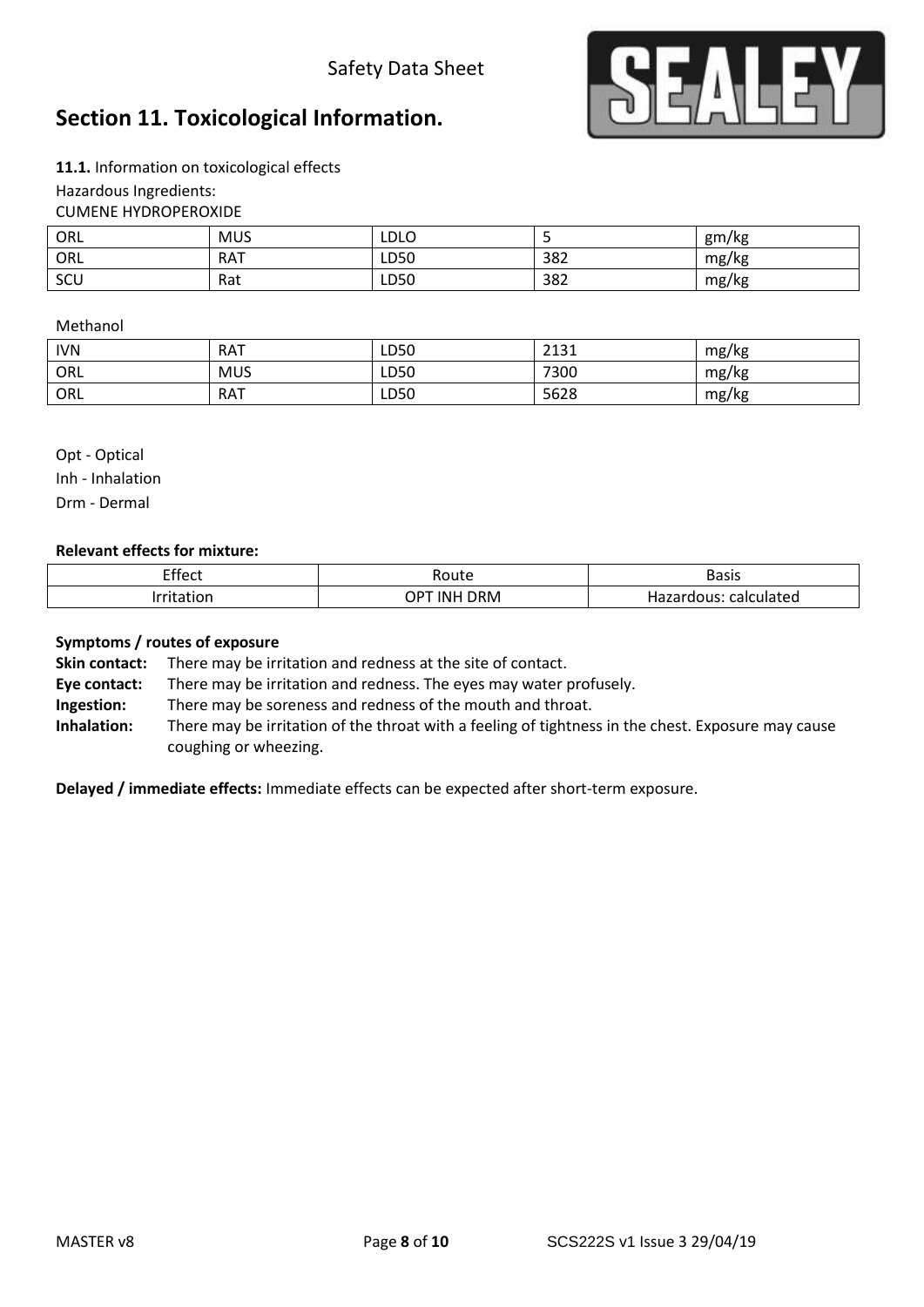## **Section 12. Ecological Information.**



| Hazardous ingredients               |          |                    |           |
|-------------------------------------|----------|--------------------|-----------|
| <b>TITANIUM DIOXIDE</b>             |          |                    |           |
| <b>FISH</b>                         | 96H LC50 | 1000000            | $\mu$ g/l |
|                                     |          |                    |           |
| 12.2. Persistence and degradability |          | No data available. |           |
| 12.3. Bioaccumulative potential     |          | No data available. |           |

12.6. Other adverse effects No data available.

12.4. Mobility in soil and a solution of the No data available. 12.5. Results of PBT and vPvB assessment This product is not identified as a PBT/vPvB substance.

### **Section 13. Disposal Considerations.**

**13.1.** Waste treatment methods

Dispose of in accordance with local authority regulations.

### **Section 14. Transport Information.**

| ADR. International Carriage of Dangerous Goods by Road. |
|---------------------------------------------------------|
|---------------------------------------------------------|

| <b>14.1.</b> UN number                                | <b>UN 3082</b>                                        |  |  |
|-------------------------------------------------------|-------------------------------------------------------|--|--|
| 14.2. Name and Description                            | Environmentally hazardous substance, liquid, n.o.s    |  |  |
|                                                       | (Cumene Hydroperoxide)                                |  |  |
| 14.3. Transport hazard class(es)                      | 9                                                     |  |  |
| 14.4. Packing group                                   | $\mathbf{III}$                                        |  |  |
| 14.5. Environmental hazards                           | Toxic to aquatic organisms with long lasting effects. |  |  |
| 14.6. Special precautions for user                    | No special precautions necessary.                     |  |  |
| <b>IATA. International Air Transport Association.</b> |                                                       |  |  |
| 14.1. UN number                                       | <b>UN 3082</b>                                        |  |  |
| 14.2. UN Proper Shipping Name/Description             | Environmentally hazardous substance, liquid, n.o.s.   |  |  |
|                                                       | (Cumene Hydroperoxide)                                |  |  |
| 14.3. Transport hazard class(es)                      | 9                                                     |  |  |
| 14.4. Packing group                                   | III                                                   |  |  |
| 14.5. Environmental hazards                           | Toxic to aquatic organisms with long lasting effects  |  |  |
| 14.6. Special precautions for user                    | No special precautions necessary.                     |  |  |
| <b>IMDG. International Maritime Dangerous Goods.</b>  |                                                       |  |  |
| 14.1. UN number                                       | <b>UN 3082</b>                                        |  |  |
| 14.2. UN proper shipping name                         | Environmentally hazardous substance, liquid, n.o.s    |  |  |
|                                                       | (Cumene Hydroperoxide)                                |  |  |
| 14.3. Transport hazard class(es)                      | 9                                                     |  |  |
| 14.4. Packing group                                   | III                                                   |  |  |
| 14.5. Environmental hazards                           | Toxic to aquatic organisms with long lasting effects. |  |  |
| 14.6. Special precautions for user                    | No special precautions necessary.                     |  |  |
| 14.7. Transport in bulk - Maritime only.              | Bulk transport is not applicable to this product      |  |  |
|                                                       |                                                       |  |  |